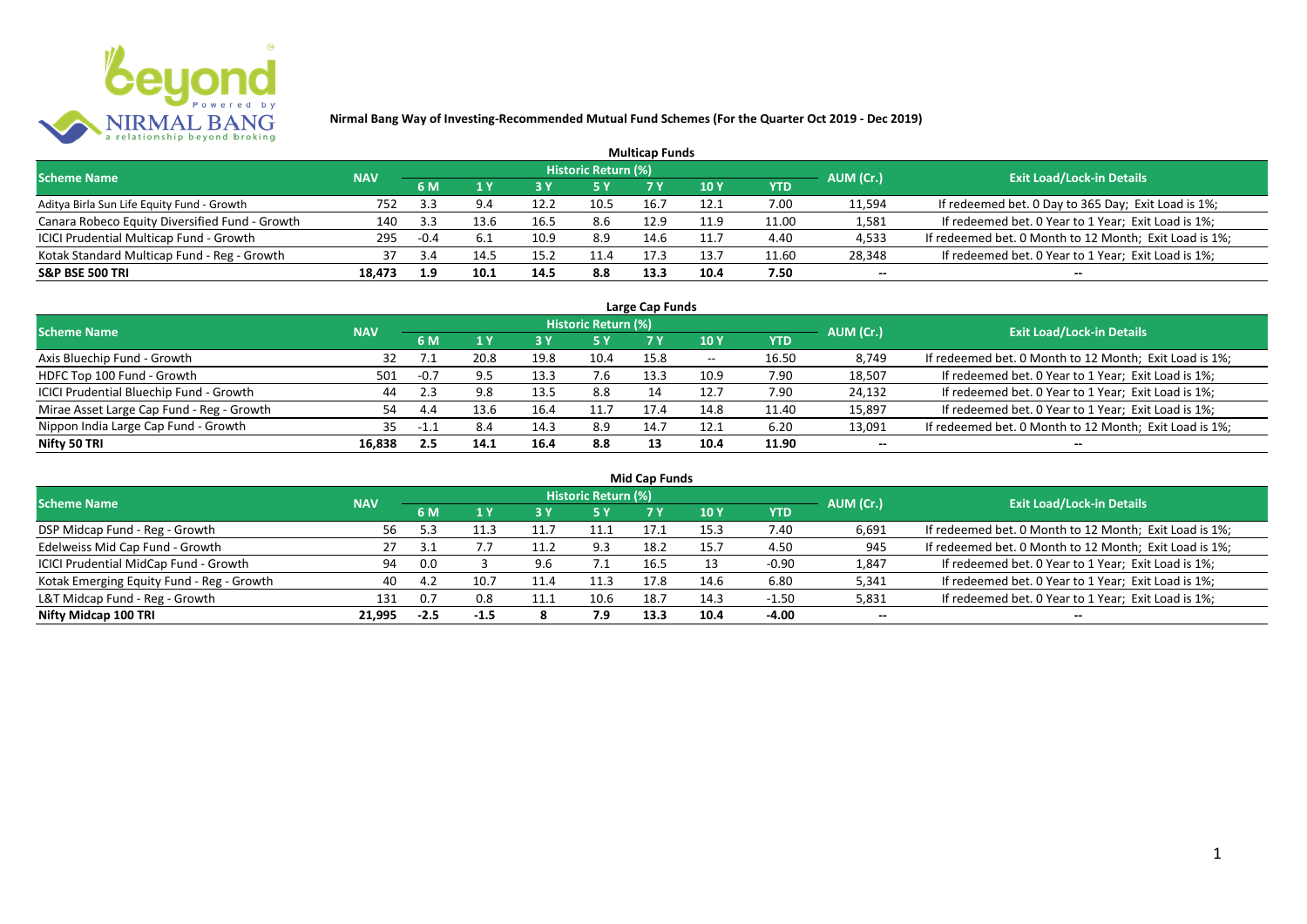

|                                                  |            |     |      |      |                            | Large & Midcap |               |       |           |                                                     |
|--------------------------------------------------|------------|-----|------|------|----------------------------|----------------|---------------|-------|-----------|-----------------------------------------------------|
| <b>Scheme Name</b>                               | <b>NAV</b> |     |      |      | <b>Historic Return (%)</b> |                |               |       | AUM (Cr.) | <b>Exit Load/Lock-in Details</b>                    |
|                                                  |            | 6 M |      |      | 5 Y                        |                | $\sqrt{10}$ Y | YTD   |           |                                                     |
| Canara Robeco Emerging Equities - Growth         | 95         |     | 10.1 | 15.2 | 12.4                       | 20.7           |               | 7.20  | 5,235     | If redeemed bet. 0 Year to 1 Year; Exit Load is 1%; |
| Invesco India Growth Opportunities Fund - Growth | 36         |     | 13.8 |      |                            |                | 12.9          | 10.20 | 1,991     | If redeemed bet. 0 Year to 1 Year; Exit Load is 1%; |
| Principal Emerging Bluechip Fund - Growth        | 107        |     |      | 12.8 |                            | 19.3           |               | 5.40  | 2,261     | If redeemed bet. 0 Year to 1 Year; Exit Load is 1%; |
| NIFTY Large Midcap 250 TRI                       | 7.321      |     |      | 13.8 | 9.8                        | 14.8           | 11.4          | 4.60  | $-$       | $- -$                                               |

| <b>Focused Funds</b>             |            |     |      |      |                     |      |       |       |           |                                                        |  |  |
|----------------------------------|------------|-----|------|------|---------------------|------|-------|-------|-----------|--------------------------------------------------------|--|--|
| <b>Scheme Name</b>               | <b>NAV</b> |     |      |      | Historic Return (%) |      |       |       | AUM (Cr.) | <b>Exit Load/Lock-in Details</b>                       |  |  |
|                                  |            | 6 M |      |      | 5 Y                 |      |       | YTD   |           |                                                        |  |  |
| Axis Focused 25 Fund - Growth    | 30         |     | 18.1 | 19.1 | 12.6                | 16   | $- -$ | 13.00 | 8,800     | If redeemed bet. 0 Month to 12 Month; Exit Load is 1%; |  |  |
| SBI Focused Equity Fund - Growth | 153        | 6.4 | 20.3 | 16.5 | 12.2                | 155  | 17.6  | 15.40 | 6,125     | If redeemed bet. 0 Year to 1 Year; Exit Load is 1%;    |  |  |
| <b>S&amp;P BSE 500 TRI</b>       | 18.473     | 19  | 10.1 | 14.5 | 8.8                 | 13.3 | 10.4  | 7.50  | $-$       | $- -$                                                  |  |  |

| <b>Small Cap Funds</b>                         |            |         |        |                     |      |                   |            |          |           |                                                     |  |  |  |
|------------------------------------------------|------------|---------|--------|---------------------|------|-------------------|------------|----------|-----------|-----------------------------------------------------|--|--|--|
| <b>Scheme Name</b>                             | <b>NAV</b> |         |        | Historic Return (%) |      |                   |            |          | AUM (Cr.) | <b>Exit Load/Lock-in Details</b>                    |  |  |  |
|                                                |            |         |        | <b>5Y</b>           | 7 V  | <b>10Y</b>        | <b>YTD</b> |          |           |                                                     |  |  |  |
| Franklin India Smaller Companies Fund - Growth | 49         | $-7.8$  | $-5.2$ | 4.4                 |      | 17.6              | 15         | $-6.60$  | 7,031     | If redeemed bet. 0 Year to 1 Year; Exit Load is 1%; |  |  |  |
| HDFC Small Cap Fund - Growth                   | 38         | $-9.7$  | $-8.4$ |                     |      | 14.6              | 11.8       | $-10.00$ | 9,137     | If redeemed bet. 0 Year to 1 Year; Exit Load is 1%; |  |  |  |
| L&T Emerging Businesses Fund - Reg - Growth    | 23         | $-4.7$  | $-1.1$ | 10.5                | 10.9 | $\hspace{0.05cm}$ | $- -$      | $-9.00$  | 6,112     | If redeemed bet. 0 Year to 1 Year; Exit Load is 1%; |  |  |  |
| SBI Small Cap Fund - Growth                    | 54         |         | 8.4    | 15.8                | 16   | 24                | 18         | 6.30     | 2,915     | If redeemed bet. 0 Year to 1 Year; Exit Load is 1%; |  |  |  |
| Nifty Smallcap 100 TRI                         | 7.016      | $-10.1$ | $-6.8$ | 2.6                 | 2.7  | 8.7               |            | $-10.40$ | $- -$     | --                                                  |  |  |  |

## **ELSS Schemes (Tax Saving u/s 80-C)**

| <b>Scheme Name</b>                            | <b>NAV</b> |             |      | <b>Historic Return (%)</b> |           |       |            |       | AUM (Cr.) | <b>Exit Load/Lock-in Details</b> |
|-----------------------------------------------|------------|-------------|------|----------------------------|-----------|-------|------------|-------|-----------|----------------------------------|
|                                               |            | 6 M         |      |                            | <b>5Y</b> | 7 Y   | <b>10Y</b> | YTD   |           |                                  |
| Aditya Birla Sun Life Tax Relief 96 - Growth  | 32         |             |      |                            | 10.4      | 16.5  | 11.8       | 3.40  | 9,814     | Nil                              |
| Axis Long Term Equity Fund - Growth           | 48         |             |      | 17.2                       | 11.4      | 19.3  | $- -$      | 12.70 | 21,492    | Nil                              |
| IDFC Tax Advantage (ELSS) Fund - Reg - Growth | 54         | $-3.4$      |      | 12.                        | 8.6       | 14.8  | 12.5       | 0.60  | 2,053     | Nil                              |
| Invesco India Tax Plan - Growth               | 53         | 4.          |      | 14.3                       | 10        | 16.1  |            | 8.50  | 962       | Nil                              |
| Mirae Asset Tax Saver Fund - Reg - Growth     | 19         | $b_{\cdot}$ |      | 18.7                       | $  \,$    | $- -$ | $- -$      | 12.90 | 2,671     | Nil                              |
| <b>S&amp;P BSE 200 TRI</b>                    | 6.000      | 2.6         | 11.5 | 15.2                       | 9.2       | 13.6  | 10.5       | 9.00  | $- -$     | $- -$                            |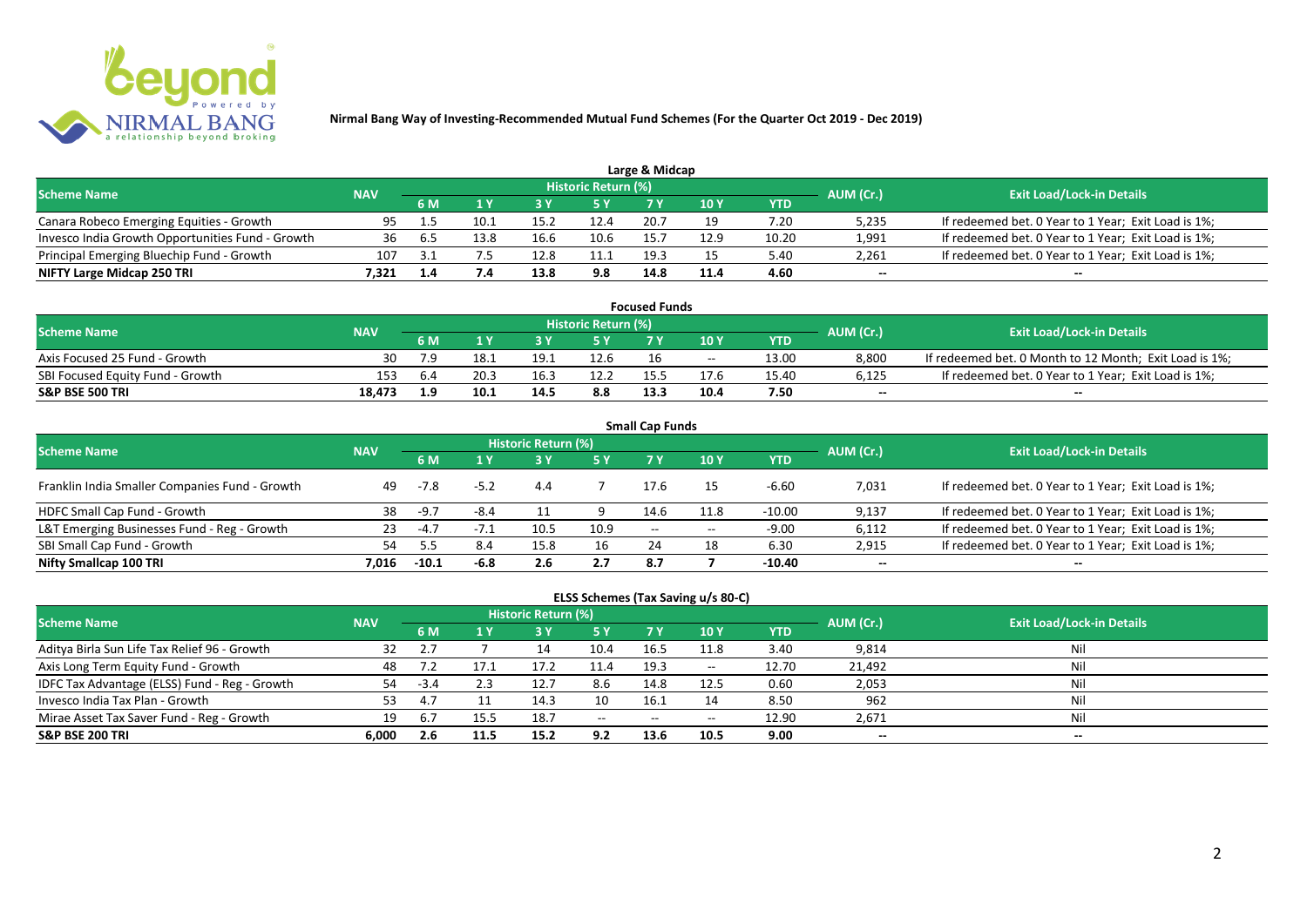

|                                           | Contra/Value Fund |     |      |                     |            |      |            |      |           |                                                     |  |  |  |  |
|-------------------------------------------|-------------------|-----|------|---------------------|------------|------|------------|------|-----------|-----------------------------------------------------|--|--|--|--|
| <b>Scheme Name</b>                        | <b>NAV</b>        |     |      | Historic Return (%) |            |      |            |      | AUM (Cr.) | <b>Exit Load/Lock-in Details</b>                    |  |  |  |  |
|                                           |                   | 6 M |      |                     | <b>5 Y</b> | 7 V  | <b>10Y</b> | YTD  |           |                                                     |  |  |  |  |
| Kotak India EQ Contra Fund - Reg - Growth |                   |     |      | 16.3                | 9.5        | 13.8 | 11.1       | 9.40 | 875       | If redeemed bet. 0 Year to 1 Year; Exit Load is 1%; |  |  |  |  |
| Invesco India Contra Fund - Growth        | 49                |     | 8.2  | 15.8                | 10.8       | 16.8 | 13.3       | 5.20 | 4,486     | If redeemed bet. 0 Year to 1 Year; Exit Load is 1%; |  |  |  |  |
| UTI Value Opportunities Fund - Growth     | 63                | 3.8 |      |                     | 57         |      | 10.5       | 8.30 | 4,461     | If redeemed bet. 0 Year to 1 Year; Exit Load is 1%; |  |  |  |  |
| Nippon India Value Fund - Growth          | 75                | 0.3 | 7.9  |                     | 8.3        |      | 10.9       | 4.80 | 3,152     | If redeemed bet. 0 Year to 1 Year; Exit Load is 1%; |  |  |  |  |
| <b>S&amp;P BSE 500 TRI</b>                | 18.473            | 1.9 | 10.1 | 14.5                | 8.8        | 13.3 | 10.4       | 7.50 | $- -$     | $- -$                                               |  |  |  |  |

| Sector/Thematic                                                                  |            |        |        |                            |           |      |       |            |                          |                                                        |  |  |  |  |
|----------------------------------------------------------------------------------|------------|--------|--------|----------------------------|-----------|------|-------|------------|--------------------------|--------------------------------------------------------|--|--|--|--|
| <b>Scheme Name</b>                                                               | <b>NAV</b> |        |        | <b>Historic Return (%)</b> |           |      |       |            | AUM (Cr.)                | <b>Exit Load/Lock-in Details</b>                       |  |  |  |  |
|                                                                                  |            | 6 M    | 1Y     | 3 Y                        | <b>5Y</b> | 7 Y  | 10Y   | <b>YTD</b> |                          |                                                        |  |  |  |  |
| Canara Robeco Consumer Trends Fund - Reg -<br>Growth                             | 43         | 9.1    | 18     | 17.9                       | 12.4      | 16.2 | 15    | 12.90      | 373                      | If redeemed bet. 0 Year to 1 Year; Exit Load is 1%;    |  |  |  |  |
| Mirae Asset Great Consumer Fund - Growth                                         | 37         | 8.7    | 14.3   | 18.9                       | 12.4      | 16.8 | $- -$ | 8.90       | 931                      | If redeemed bet. 0 Year to 1 Year; Exit Load is 1%;    |  |  |  |  |
| ICICI Prudential Technology Fund - Growth                                        | 58         | $-0.7$ | 3.3    | 16.6                       | 7.4       | 17.5 | 16    | 1.80       | 422                      | If redeemed bet. 0 Day to 15 Day; Exit Load is 1%;     |  |  |  |  |
| Nippon India Pharma Fund - Growth                                                | 152        | 6.8    | $-0.2$ | 3.3                        | 4.1       | 12.9 | 14.7  | 1.30       | 2,430                    | If redeemed bet. 0 Year to 1 Year; Exit Load is 1%;    |  |  |  |  |
| BNP Paribas India Consumption Fund - Reg - Growth                                | 13         | 10.1   | 20.9   | $- -$                      | $- -$     | $-$  | $- -$ | 15.40      | 441                      | If redeemed bet. 0 Month to 12 Month; Exit Load is 1%; |  |  |  |  |
| <b>ICICI Prudential Banking and Financial Services Fund</b><br>- Retail - Growth | 68         | 0.8    | 18     | 17.1                       | 14.3      | 18.5 | 16.4  | 11.50      | 3,445                    | If redeemed bet. 0 Day to 15 Day; Exit Load is 1%;     |  |  |  |  |
| <b>S&amp;P BSE 500 TRI</b>                                                       | 18.473     | 1.9    | 10.1   | 14.5                       | 8.8       | 13.3 | 10.4  | 7.50       | $\overline{\phantom{a}}$ | $\overline{\phantom{a}}$                               |  |  |  |  |

|                                                            |            |           |                         |                            |           |                          | <b>Dynamic Asset Allocation Funds</b> |            |           |                                                          |
|------------------------------------------------------------|------------|-----------|-------------------------|----------------------------|-----------|--------------------------|---------------------------------------|------------|-----------|----------------------------------------------------------|
| Scheme Name                                                | <b>NAV</b> |           |                         | <b>Historic Return (%)</b> |           |                          |                                       |            | AUM (Cr.) | <b>Exit Load/Lock-in Details</b>                         |
|                                                            |            | <b>6M</b> | $\mathbf{1} \mathbf{V}$ | 3 Y                        | <b>5Y</b> | <b>7Y</b>                | <b>10Y</b>                            | <b>YTD</b> |           |                                                          |
| ICICI Prudential Balanced Advantage Fund - Reg -<br>Growth | 38         |           | 11.9                    | 10.7                       |           | 12.6                     | 12.1                                  | 9.40       | 28,287    | If redeemed bet. 0 Year to 1 Year; Exit Load is 1%;      |
| Invesco India Dynamic Equity Fund - Growth                 | 30         | 3.6       |                         | 11.5                       | 7.9       | 12.5                     | 10.4                                  | 9.20       | 924       | If redeemed bet. 0 Month to 3 Month; Exit Load is 0.25%; |
| Nippon India Balanced Advantage Fund - Growth              | 94         |           | 9.4                     |                            | 7.6       | 12.4                     | 10.8                                  | 7.50       | 2,495     | If redeemed bet. 0 Month to 12 Month; Exit Load is 1%;   |
| SBI Dynamic Asset Allocation Fund - Reg - Growth           | 14         |           | 5.2                     | 11.3                       | $-  \,$   | $\hspace{0.05cm} \ldots$ | $\overline{\phantom{a}}$              | 4.90       | 683       | If redeemed bet. 0 Month to 12 Month; Exit Load is 1%;   |
| NIFTY 50 Hybrid Composite Debt 65:35 Index                 | 10,457     | 4.2       | 14                      | 12.6                       | 8.9       | 11.6                     | 9.8                                   | 11.50      | $- -$     | $- -$                                                    |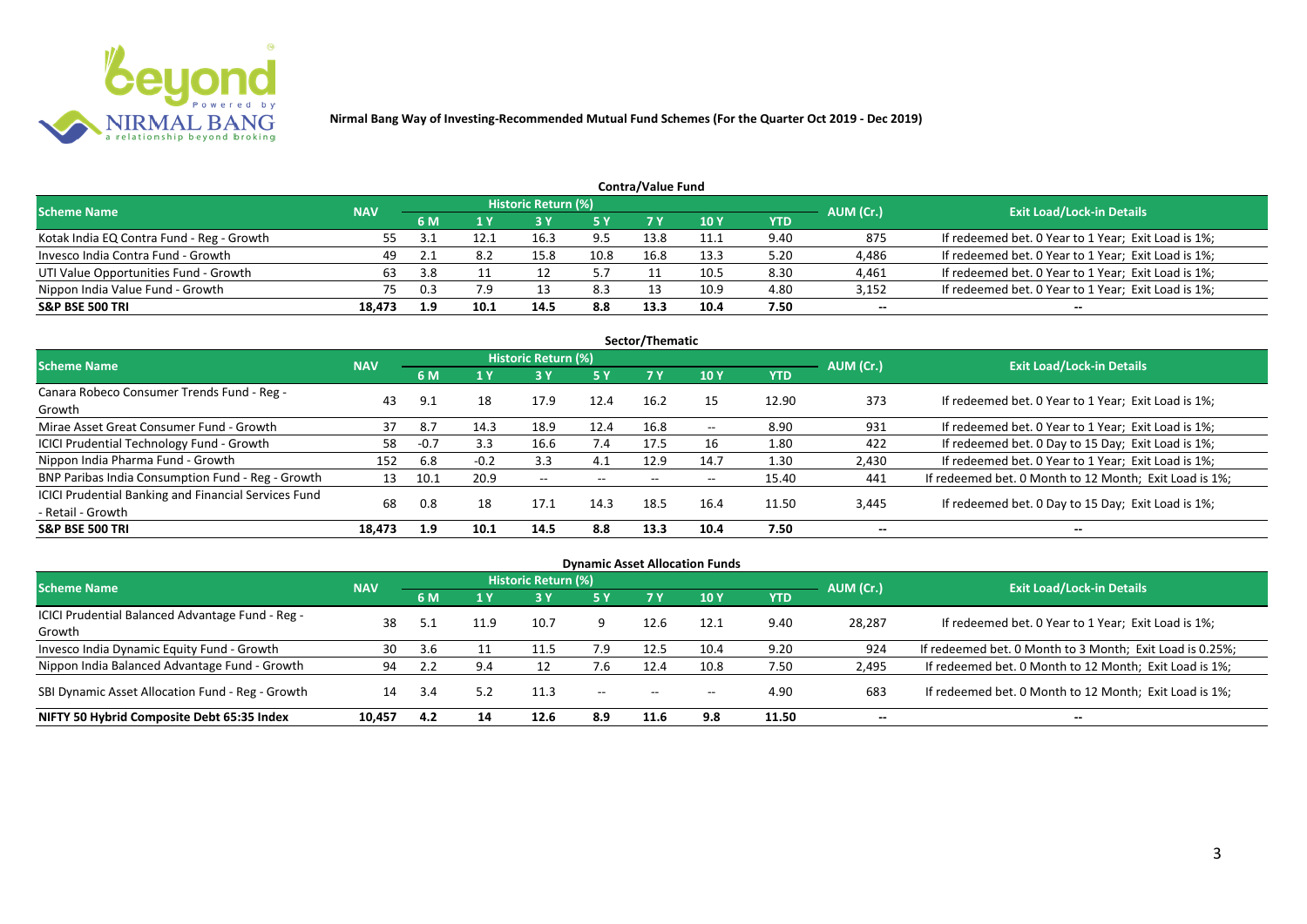

| <b>Hybrid Aggressive</b>                        |            |     |      |                            |       |       |                 |            |           |                                                        |  |  |  |
|-------------------------------------------------|------------|-----|------|----------------------------|-------|-------|-----------------|------------|-----------|--------------------------------------------------------|--|--|--|
| <b>Scheme Name</b>                              | <b>NAV</b> |     |      | <b>Historic Return (%)</b> |       |       |                 |            | AUM (Cr.) | <b>Exit Load/Lock-in Details</b>                       |  |  |  |
|                                                 |            | 6 M | 1 Y  |                            | 5 Y   | 7١    | 10 <sub>1</sub> | <b>YTD</b> |           |                                                        |  |  |  |
| HDFC Hybrid Equity Fund - Growth                | 55         |     | 8.6  | 9.4                        | 4.9   | 10.9  | 8.7             | 6.70       | 21,087    | If redeemed bet. 0 Year to 1 Year; Exit Load is 1%;    |  |  |  |
| ICICI Prudential Equity & Debt Fund - Growth    | 138        | 2.0 | 8.2  | 10.6                       | 9.4   | 14.6  | 13.5            | 7.40       | 23,950    | If redeemed bet. 0 Year to 1 Year; Exit Load is 1%;    |  |  |  |
| Mirae Asset Hybrid - Equity Fund - Reg - Growth | 16         | 4.4 | 12.3 | 13.5                       | $- -$ | $- -$ | --              | 10.60      | 2,809     | If redeemed bet. 0 Year to 1 Year; Exit Load is 1%;    |  |  |  |
| SBI Equity Hybrid Fund - Growth                 | 145        | 6.2 | 16.1 | 12.6                       | 10.4  | 15.2  | 12.1            | 12.70      | 30,907    | If redeemed bet. 0 Month to 12 Month; Exit Load is 1%; |  |  |  |
| Canara Robeco Equity Hybrid Fund - Growth       | 166        | 4.3 | 12.5 | 12.4                       | 9.5   | 13.7  | 12.5            | 10.40      | 2,607     | If redeemed bet. 0 Year to 1 Year; Exit Load is 1%;    |  |  |  |
| NIFTY 50 Hybrid Composite Debt 65:35 Index      | 10,457     | 4.2 | 14   | 12.6                       | 8.9   | 11.6  | 9.8             | 11.50      | $- -$     | $- -$                                                  |  |  |  |

| <b>Arbitrage Fund</b>                      |            |     |   |                            |     |  |  |            |           |                                                          |  |  |  |
|--------------------------------------------|------------|-----|---|----------------------------|-----|--|--|------------|-----------|----------------------------------------------------------|--|--|--|
| <b>Scheme Name</b>                         | <b>NAV</b> |     |   | <b>Historic Return (%)</b> |     |  |  |            | AUM (Cr.) | <b>Exit Load/Lock-in Details</b>                         |  |  |  |
|                                            |            | 1 M | M | ና M                        | 1 V |  |  | <b>YTD</b> |           |                                                          |  |  |  |
| IDFC Arbitrage Fund - Reg - Growth         | 24         |     |   |                            | 6.3 |  |  | 6.50       | 10,891    | If redeemed bet. 0 Month to 1 Month; Exit Load is 0.25%; |  |  |  |
| Kotak Equity Arbitrage Fund - Reg - Growth | 28         |     |   |                            |     |  |  | 6.30       | 16,198    | If redeemed bet. 0 Day to 30 Day; Exit Load is 0.25%;    |  |  |  |
| Nippon India Arbitrage Fund - Growth       | 20.        |     |   |                            | 6.3 |  |  | 6.50       | 9,497     | If redeemed bet. 0 Month to 1 Month; Exit Load is 0.25%; |  |  |  |

|                                          |            |     |     |                     |        | <b>Equity Saver</b>      |       |            |           |                                                        |
|------------------------------------------|------------|-----|-----|---------------------|--------|--------------------------|-------|------------|-----------|--------------------------------------------------------|
| <b>Scheme Name</b>                       | <b>NAV</b> |     |     | Historic Return (%) |        |                          |       |            | AUM (Cr.) | <b>Exit Load/Lock-in Details</b>                       |
|                                          |            | 6 M |     |                     |        |                          | 10Y   | <b>YTD</b> |           |                                                        |
| Axis Equity Saver Fund - Reg - Growth    |            |     | a a | 9.4                 | $\sim$ | $\overline{\phantom{a}}$ | $-$   | 7.90       | 805       | If redeemed bet. 0 Month to 12 Month; Exit Load is 1%; |
| <b>HDFC Equity Savings Fund - Growth</b> |            |     |     |                     |        |                          |       | 5.30       | 4,732     | If redeemed bet. 0 Year to 1 Year; Exit Load is 1%;    |
| Kotak Equity Savings Fund - Reg - Growth |            |     | 8.7 | 8.9                 | 7.7    | $\overline{\phantom{a}}$ | $- -$ | 7.10       | 1,908     | If redeemed bet. 0 Year to 1 Year; Exit Load is 1%;    |
| CRISIL Hybrid 50+50 - Moderate Index*    | --         |     |     | --                  | --     | --                       | $- -$ |            | $- -$     | $- -$                                                  |

|                                  |            |            |     |                            |     | <b>Liquid Funds</b> |            |                 |           |                                  |
|----------------------------------|------------|------------|-----|----------------------------|-----|---------------------|------------|-----------------|-----------|----------------------------------|
| <b>Scheme Name</b>               | <b>NAV</b> |            |     | <b>Historic Return (%)</b> |     |                     | <b>YTM</b> | Avg             | AUM (Cr.) | <b>Exit Load/Lock-in Details</b> |
|                                  |            | <b>1 W</b> | 2 W | 1 M                        | 3M  | 1 Y                 |            | <b>Maturity</b> |           |                                  |
| Axis Liquid Fund - Growth        | 2.150      |            |     |                            | 5.6 | 6.9                 | 5.29       | 0.09            | 30,068    | *Ref Footnote                    |
| IDFC Cash Fund - Reg - Growth    | 2.347      |            |     |                            | 5.3 |                     |            | 0.04            | 13,603    | *Ref Footnote                    |
| Kotak Liquid Fund - Reg - Growth | 3,925      |            |     | ے . ر                      | 5.5 |                     | 5.29       | 0.11            | 26,459    | *Ref Footnote                    |
| <b>CRISIL Liquid Fund Index</b>  | $- -$      | 5.8        |     | 5.0                        | 5.9 | $- -$               | $- -$      | $- -$           | $- -$     | $\overline{\phantom{a}}$         |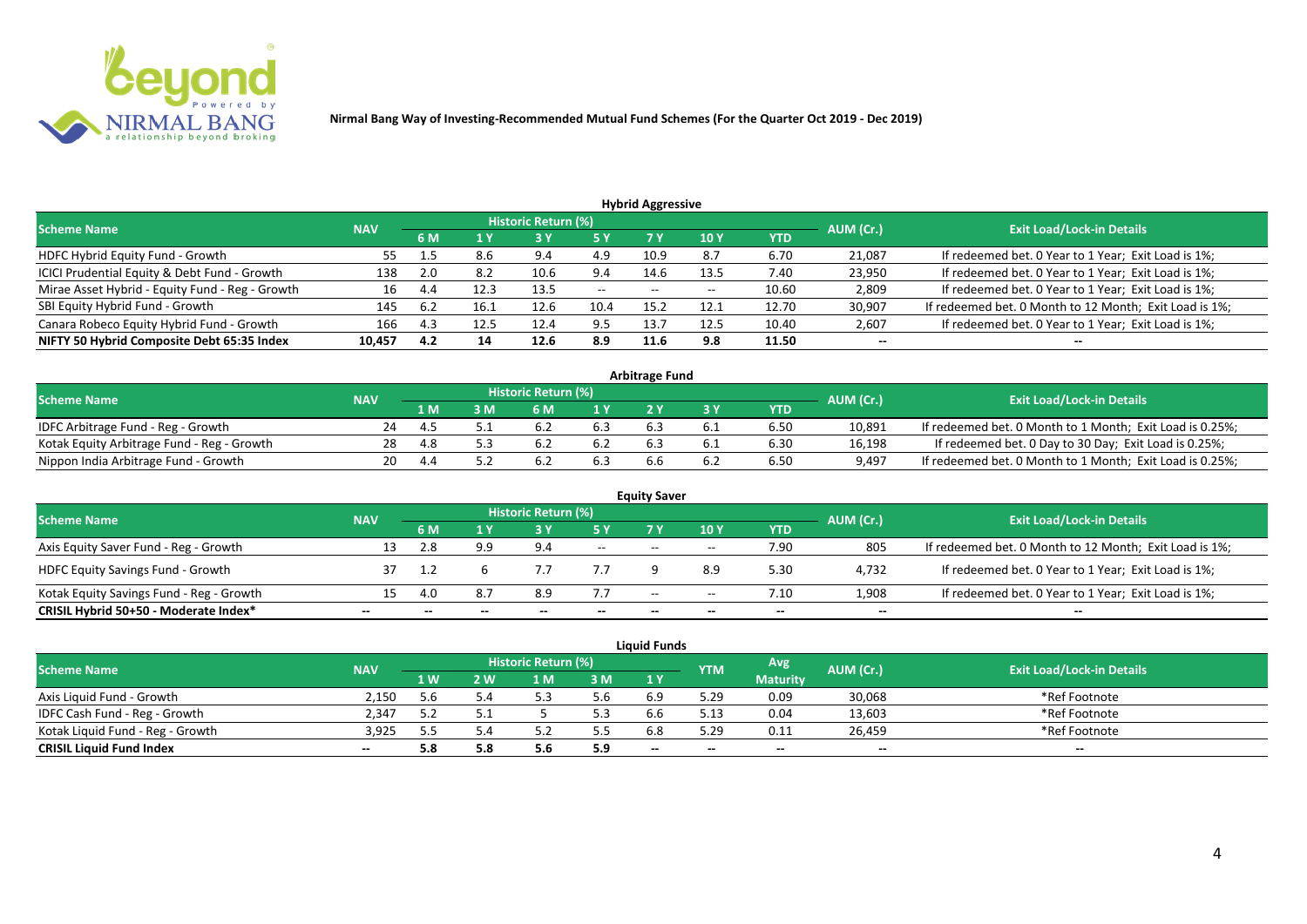

| <b>Ultra Short Fund</b>                       |            |     |     |                            |       |       |            |                 |           |                                  |  |  |  |  |
|-----------------------------------------------|------------|-----|-----|----------------------------|-------|-------|------------|-----------------|-----------|----------------------------------|--|--|--|--|
| <b>Scheme Name</b>                            | <b>NAV</b> |     |     | <b>Historic Return (%)</b> |       |       | <b>YTM</b> | Avg             | AUM (Cr.) | <b>Exit Load/Lock-in Details</b> |  |  |  |  |
|                                               |            | 1 M | : M | 6 M                        | 1 Y   | 73 Y  |            | <b>Maturity</b> |           |                                  |  |  |  |  |
| IDFC Ultra Short Term Fund - Reg - Growth     |            | b.b |     |                            | 8.5   | $- -$ | 69.د       | 0.43            | 4,254     | Nil                              |  |  |  |  |
| Sundaram Ultra Short Term Fund - Reg - Growth | 10         | 5.6 | 6.1 | $-$                        | $- -$ | $-$   | 9.79       | 0.44            | 317       | Nil                              |  |  |  |  |
| L&T Ultra Short Term Fund - Growth            | 32         | 6.2 | 6.7 |                            | 8.1   |       | 49.د       | 0.43            | 2,841     | Nil                              |  |  |  |  |
| <b>NIFTY Ultra Short Duration Debt Index</b>  | 3,972      | 6.9 | 6.8 | , , ,                      | 8.2   |       | $- -$      | $- -$           | $-$       | $- -$                            |  |  |  |  |

| <b>Money Market Fund</b>                                   |            |                |     |                     |       |       |            |                 |           |                                  |  |  |  |
|------------------------------------------------------------|------------|----------------|-----|---------------------|-------|-------|------------|-----------------|-----------|----------------------------------|--|--|--|
| <b>Scheme Name</b>                                         | <b>NAV</b> |                |     | Historic Return (%) |       |       | <b>YTM</b> | Avg             | AUM (Cr.) | <b>Exit Load/Lock-in Details</b> |  |  |  |
|                                                            |            | 1 <sub>M</sub> | MК  | 6 M                 | 1Y    | -3 Y  |            | <b>Maturity</b> |           |                                  |  |  |  |
| Aditya Birla Sun Life Money Manager Fund - Reg -<br>Growth | 263        | 6.3            | 6.8 | 8.1                 | 8.5   |       | 5.45       | 0.32            | 10,452    | Nil                              |  |  |  |
| Franklin India Savings Fund - Growth                       | 36         | 6.8            | 7.6 | 8.7                 | 8.9   |       | 5.67       | 0.43            | 3,571     | Nil                              |  |  |  |
| Nippon India Money Market Fund - Growth                    | 2,969      | b.b            |     |                     | 8.6   |       | 5.39       | 0.29            | 3,549     | Nil                              |  |  |  |
| <b>CRISIL Liquid Fund Index</b>                            | $- -$      | 5.6            | 5.9 | 6.5                 | $- -$ | $- -$ | $- -$      | $- -$           | $- -$     | $- -$                            |  |  |  |

| <b>Short Term Fund</b>                          |            |        |      |                     |      |     |                |                 |           |                                  |  |  |  |
|-------------------------------------------------|------------|--------|------|---------------------|------|-----|----------------|-----------------|-----------|----------------------------------|--|--|--|
| <b>Scheme Name</b>                              | <b>NAV</b> |        |      | Historic Return (%) |      |     | <b>YTM</b>     | Avg.            | AUM (Cr.) | <b>Exit Load/Lock-in Details</b> |  |  |  |
|                                                 |            | 1 M    | 3 M  | <b>6M</b>           | 1Y   | 3 Y |                | <b>Maturity</b> |           |                                  |  |  |  |
| Axis Short Term Fund - Growth                   | 22         | - 11.4 |      | 11.2                | 10.6 |     | 6.64           | 2.20            | 3,073     | <b>Nil</b>                       |  |  |  |
| HDFC Short Term Debt Fund - Growth              |            | 12.1   | 10.2 | 11.2                | 10.4 |     | 7.01           | 2.72            | 8,974     | Nil                              |  |  |  |
| IDFC Bond Fund - Short Term Plan - Reg - Growth | 41         | 11.6   | 10.1 | 11.1                | 10.8 |     | 6.56           | 2.06            | 10,676    | <b>Nil</b>                       |  |  |  |
| Kotak Bond Short Term Fund - Reg - Growth       | 37         | 11.5   |      | 11.2                | 10.6 | 6.9 | $^{\prime}.18$ | 3.09            | 9,949     | <b>Nil</b>                       |  |  |  |
| L&T Short Term Bond Fund - Reg - Growth         | 19         |        | 9.6  | 10.7                | 10.5 |     | 6.52           | 2.25            | 4,674     | Nil                              |  |  |  |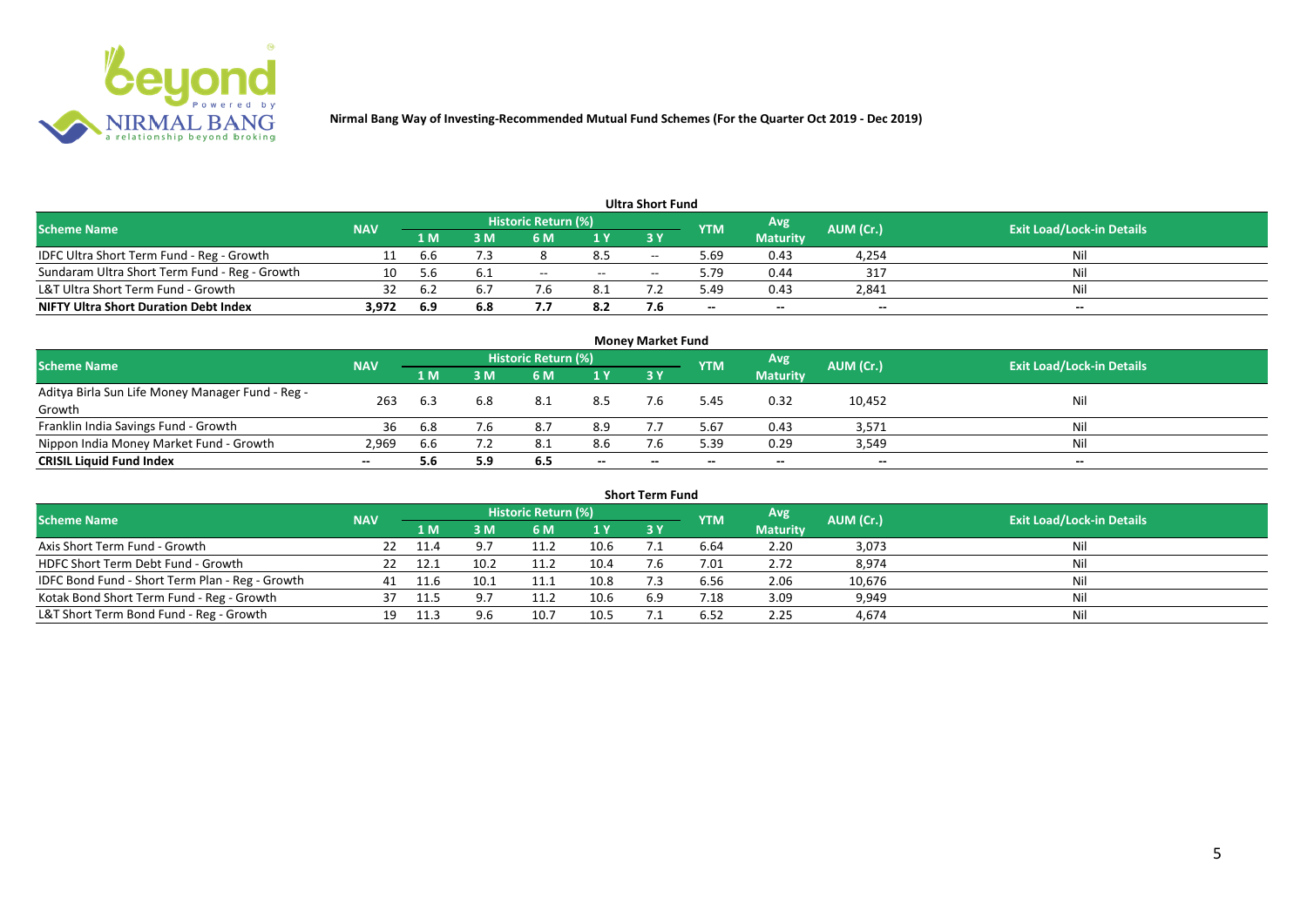

| <b>Low Duration Fund</b>                  |            |     |     |                            |     |      |            |                 |           |                                  |  |  |  |
|-------------------------------------------|------------|-----|-----|----------------------------|-----|------|------------|-----------------|-----------|----------------------------------|--|--|--|
| <b>Scheme Name</b>                        | <b>NAV</b> |     |     | <b>Historic Return (%)</b> |     |      | <b>YTM</b> | Avg             | AUM (Cr.) | <b>Exit Load/Lock-in Details</b> |  |  |  |
|                                           |            | 1 M | 3 M |                            | 1Y  | 73 Y |            | <b>Maturity</b> |           |                                  |  |  |  |
| Axis Treasury Advantage Fund - Growth     | 2.207      | 7.8 |     | റാ                         | 9.3 |      | 6.08       | 0.91            | 3,561     | Ni                               |  |  |  |
| Canara Robeco Savings Fund - Reg - Growth |            |     |     |                            | 8.7 |      | 5.77       | 0.66            | 1,119     | Nil                              |  |  |  |
| IDFC Low Duration Fund - Reg - Growth     |            | 7.9 |     | ه.ه                        | 8.9 |      | 84.د       | 0.81            | 4,974     | Nil                              |  |  |  |

| <b>Banking &amp; PSU Bond Funds</b>            |            |      |      |                            |      |           |            |                 |           |                                  |  |  |  |
|------------------------------------------------|------------|------|------|----------------------------|------|-----------|------------|-----------------|-----------|----------------------------------|--|--|--|
| <b>Scheme Name</b>                             | <b>NAV</b> |      |      | <b>Historic Return (%)</b> |      |           | <b>YTM</b> | Avg             | AUM (Cr.) | <b>Exit Load/Lock-in Details</b> |  |  |  |
|                                                |            | 1 M  |      | 6 M                        |      | <b>3Y</b> |            | <b>Maturity</b> |           |                                  |  |  |  |
| HDFC Banking and PSU Debt Fund - Reg - Growth  | 16         | 13.2 | 10.9 |                            | 11.4 |           |            | 2.57            | 3,888     | Nil                              |  |  |  |
| Kotak Banking and PSU Debt Fund - Reg - Growth | 45         | 13.6 | 10.6 | 12.9                       | 11.9 |           |            | 4.03            | 3,068     | Nil                              |  |  |  |
| IDFC Banking & PSU Debt Fund - Reg - Growth    |            | 13.2 |      |                            |      |           | 6.79       | 3.13            | 11,210    | Nil                              |  |  |  |

| <b>Corporate Bond Funds</b>                         |            |      |     |                            |                |     |            |                 |           |                                                         |  |  |  |
|-----------------------------------------------------|------------|------|-----|----------------------------|----------------|-----|------------|-----------------|-----------|---------------------------------------------------------|--|--|--|
| <b>Scheme Name</b>                                  | <b>NAV</b> |      |     | <b>Historic Return (%)</b> |                |     | <b>YTM</b> | Avg             | AUM (Cr.) | <b>Exit Load/Lock-in Details</b>                        |  |  |  |
|                                                     |            | 1 M  | : M | 6 M                        | 1 <sup>Y</sup> | 3 Y |            | <b>Maturity</b> |           |                                                         |  |  |  |
| ICICI Prudential Corporate Bond Fund - Reg - Growth | 20         | 11.0 | 9.6 | 10.8                       | 10.4           |     | 6.87       | 2.45            | 10,587    | <b>Nil</b>                                              |  |  |  |
| L&T Triple Ace Bond Fund - Reg - Growth             |            | 18.0 | 8.4 | 16.7                       | 14.3           | 5.8 | 7.64       | 8.67            | 1,754     | If redeemed bet. 0 Month to 3 Month; Exit Load is 0.5%; |  |  |  |
| Kotak Corporate Bond Fund - Std - Growth            | 2,629      | 10.5 | 9.8 | 10.6                       | 10.4           |     | 6.56       | 1.40            | 3,432     | Nil                                                     |  |  |  |

|                                                   |            |       |      |                            |     | <b>Credit Risk Fund</b> |            |                 |           |                                                           |
|---------------------------------------------------|------------|-------|------|----------------------------|-----|-------------------------|------------|-----------------|-----------|-----------------------------------------------------------|
| <b>Scheme Name</b>                                | <b>NAV</b> |       |      | <b>Historic Return (%)</b> |     |                         | <b>YTM</b> | Avg.            | AUM (Cr.) | <b>Exit Load/Lock-in Details</b>                          |
|                                                   |            | 1 M   | 3 M  | 6 M                        | 1 Y | 3 Y                     |            | <b>Maturity</b> |           |                                                           |
| <b>ICICI Prudential Credit Risk Fund - Growth</b> | 21         | -13.2 | 10.7 | 10.1                       | 9.5 |                         | 9.53       | 1.86            | 11,364    | If redeemed bet. 0 Year to 1 Year; Exit Load is 1%;       |
| Kotak Credit Risk Fund - Reg - Growth             |            | 12.7  | 10.6 | 10.6                       | 9.5 | 6.9                     | 9.08       | 2.39            | 4,815     | If redeemed bet. 0 Year to 1 Year; Exit Load is 1%;       |
|                                                   |            |       |      |                            |     |                         |            |                 |           | If redeemed bet. 0 Month to 12 Month; Exit Load is 3%; If |
| SBI Credit Risk Fund - Growth                     |            | 12.0  | 10   |                            |     |                         | 8.75       | 2.40            | 5,155     | redeemed bet. 12 Month to 24 Month; Exit Load is 1.5%; If |
|                                                   |            |       |      |                            |     |                         |            |                 |           | redeemed bet. 24 Month to 36 Month; Exit Load is 0.75%;   |